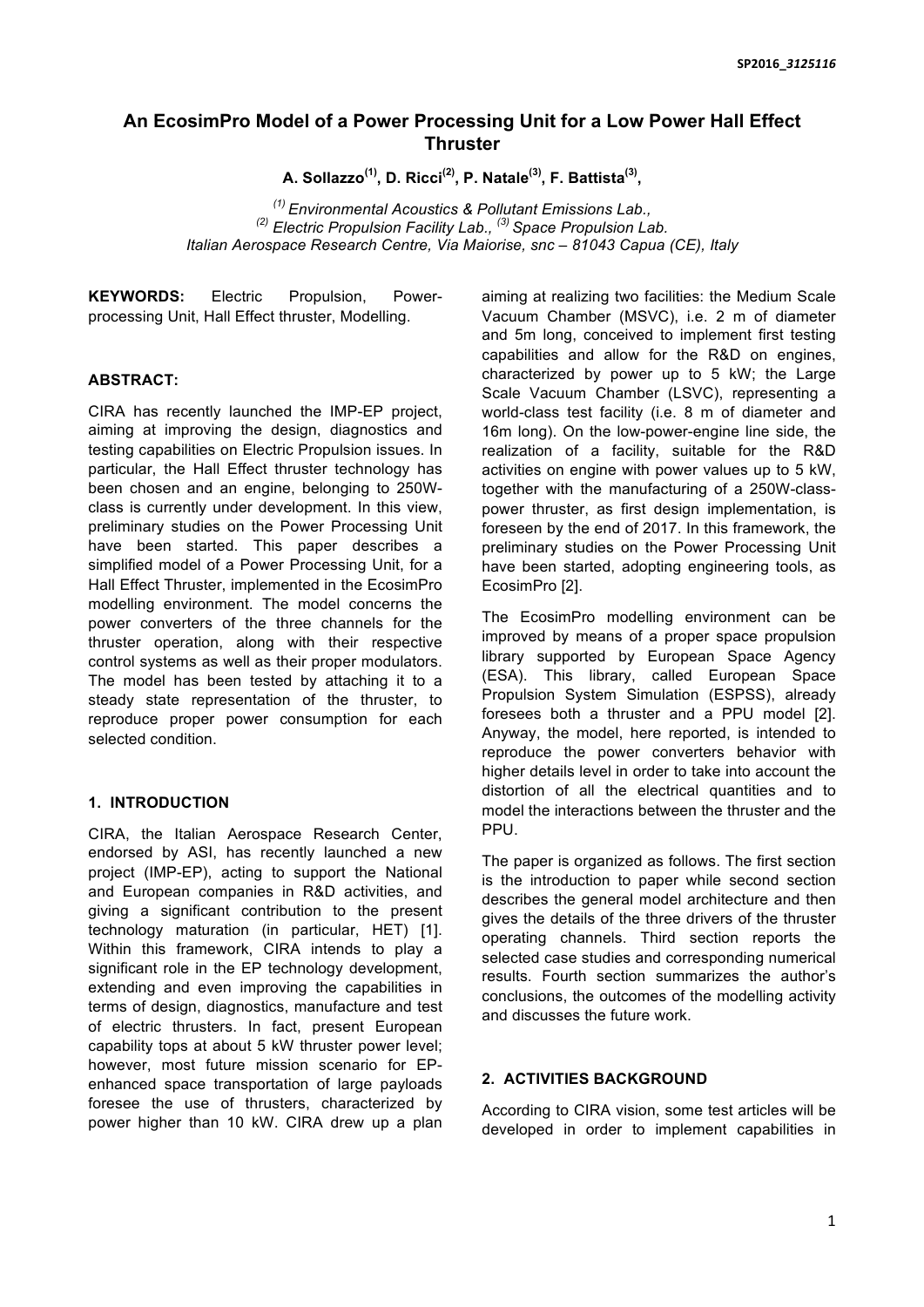terms of comprehension of physical phenomena, facility and diagnostics operations. They will be tailored on MSVC and LSVC testing performances [3]. In this context, CIRA has the objective of developing a low power class thruster (hundreds of watt class) and a high power class thruster (tens of kilowatt). The thruster architecture, selected for the development activities, are the Hall Effect thrusters, due to their scalability and the scientific community interest [1]. Both thrusters will follow a technology development phase where different mock-up models will be produced and tested at different levels.

Currently the low power class thruster (a nominal power of 250 W has been selected) is in a Preliminary Design Review Phase and have been designed according to the criteria reported in [4]. The preliminary version of the thruster, having an external diameter of 80 mm, is reported in the following picture. The high power thruster is currently in the conceptual design phase.



*Figure 1. Preliminary design of CIRHET-250*

## **3. ARCHITECTURE OF MODEL**

In Figure 2, the first level architecture of the PPU model is reported. It is evident how the four drivers are connected in parallel and supplied by an ideal DC voltage power source [5], [6]. This choice is for the sake of simplicity, and anyways it does not withdrawn the value of the model in terms of power quality modelling. The bus voltage is a conventional 28 V voltage [5], [6]. It supplies the discharge channel, the cathode heater and the cathode ignitor/keeper.

Each control channel of the thruster can be considered as an adjustable electrical generator, depending on the regulated electrical quantity [7]. Indeed, the anode discharge driver forces the desired voltage level, thus it is considered a voltage generator. Instead, the two remaining drivers impose the respective desired currents to their loads, so they are represented as two adjustable currents generators.



*Figure 2. First level architecture of PPU model.*

It is also evident the simple representation of each of thruster operational channel. Only the power consumption in steady state conditions is represented for heater and anode discharge, while the variation of ignitor/keeper load is represented at least in the two stable conditions of open circuit, before discharge takes place, and steady state resistive behavior, for keeper mode after cathode discharge has been activated.

The model foresees a control system [8] with a proper modulator [7] for regulating the electrical quantity of interest for the given thruster channel. The general scheme of each driver of thruster channels is shown in the following Figure 3.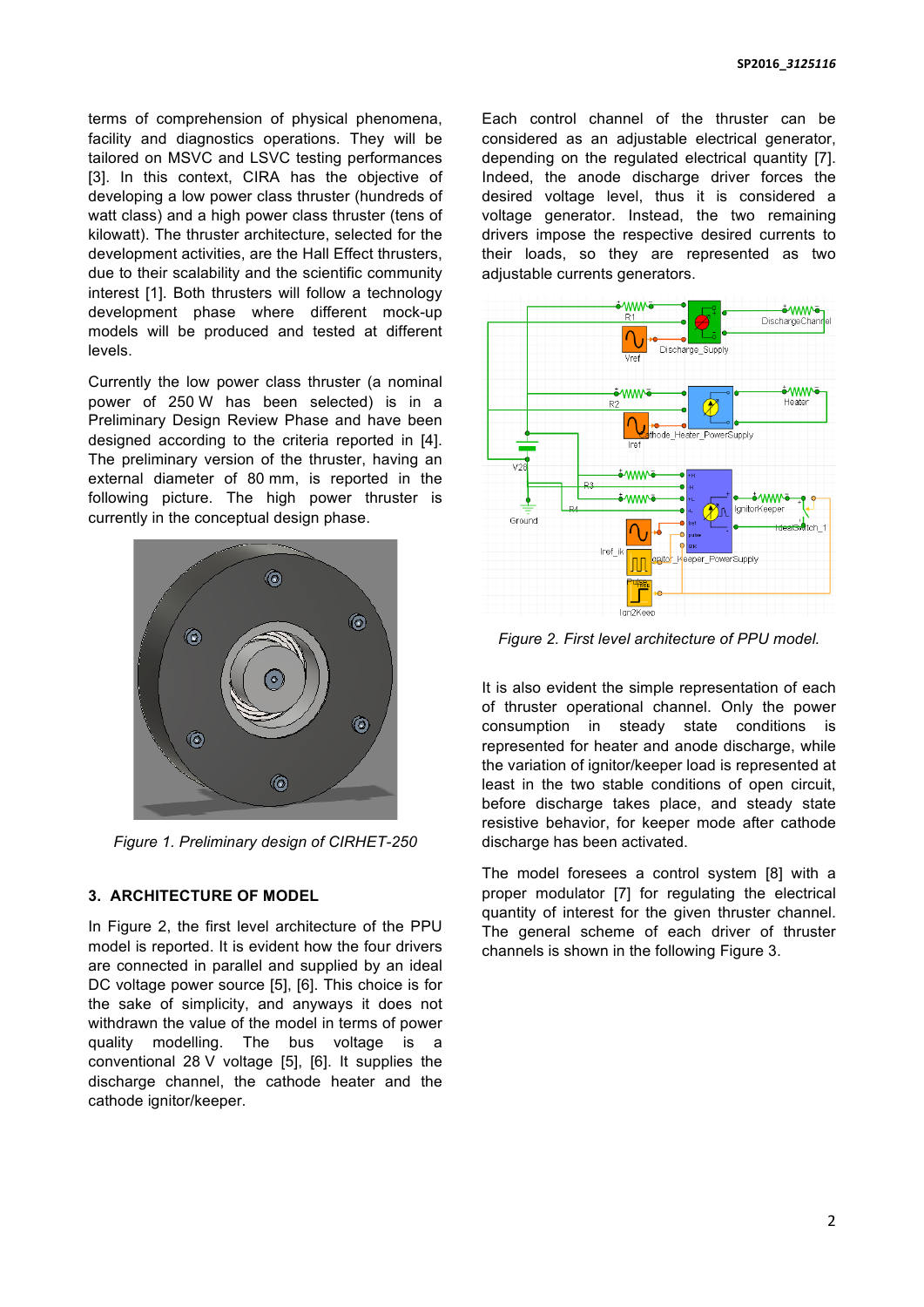

*Figure 3. General scheme of each thruster channel driver*

In the next subsections, the details of each thruster driver are reported.

#### **3.1. Anode Discharge Driver**

The anode discharge channel represents the main channel in terms of power consumption [5]. Moreover, anode current regulation directly allows thrust regulation. These two features makes the anode discharge the main control channel. Figure 4 depicts the logical scheme of driver and related control [9].



*Figure 4. Anode discharge driver and control scheme*

The regulated quantity is the output voltage. The integral controller produces the control variable, representing the phase-shift between the two pulses trains used to activate the power switches of the full-bridge [7]. Figure 5 shows the circuit schematics of the driver. The two switches of a leg (EPWM1A/B and EPWM2A/B) are complementary activated if death-time is neglected. Now, the phase-shift of the two pulses trains, up for half a period and down for the remaining time, drive the two legs switches and control the RMS of output transformer voltage. Indeed, a zero delay (two upper/lower switches open and closed in the same time) produces a null voltage, while a half-period delay produces maximum RMS of output voltage. Finally, the diodes bridge and the LC filter rectifies and stabilizes the output voltage.



#### *Figure 5. Circuit schematics of anode discharge driver*

Table 1 reports the parameters of anode discharge driver.

| Table 1. Parameters of anode discharge driver |  |  |
|-----------------------------------------------|--|--|
|                                               |  |  |

| Parameter                               | Value           |  |
|-----------------------------------------|-----------------|--|
| Input voltage $(V_{in})$                | 28 V            |  |
| Transformer ratio $(V_1/V_2)$           | 7/100           |  |
| Filter inductance (L)                   | $20 \text{ mH}$ |  |
| Filter capacitance (C)                  | 40 nF           |  |
| Switching frequency (f <sub>sw2</sub> ) | $20$ kHz        |  |

## **3.2. Heater Driver**

The cathode heater is the electrical component used to let the inner liner of hallow cathode reach the proper temperature to start the thermionic electron emission. The emitted electrons produce ionization of gas insufflated in the cathode insert region. Once the physical and chemical conditions make the plasma production process to hold by itself, heater turns off.

Figure 6 depicts a possible scheme [10] for cathode heater driver along with its control system. The selected driver is a push-pull converter. The two power switches are operated by two trains of pulses obtained starting from the same signal and applying to the second a phase-shift by an half of period. The up time of the two signals is regulated by the duty cycle and varies between zero, producing null output voltage, and an half of period, producing the maximum output voltage. The two switches alternatively connect the DC input voltage to the semi-winding of transformer with central plug, and then the turns ratio adjusts the voltage level and the diodes rectifier produce a DC voltage with a ripple superimposed. Finally, the output filter reduces the ripple value.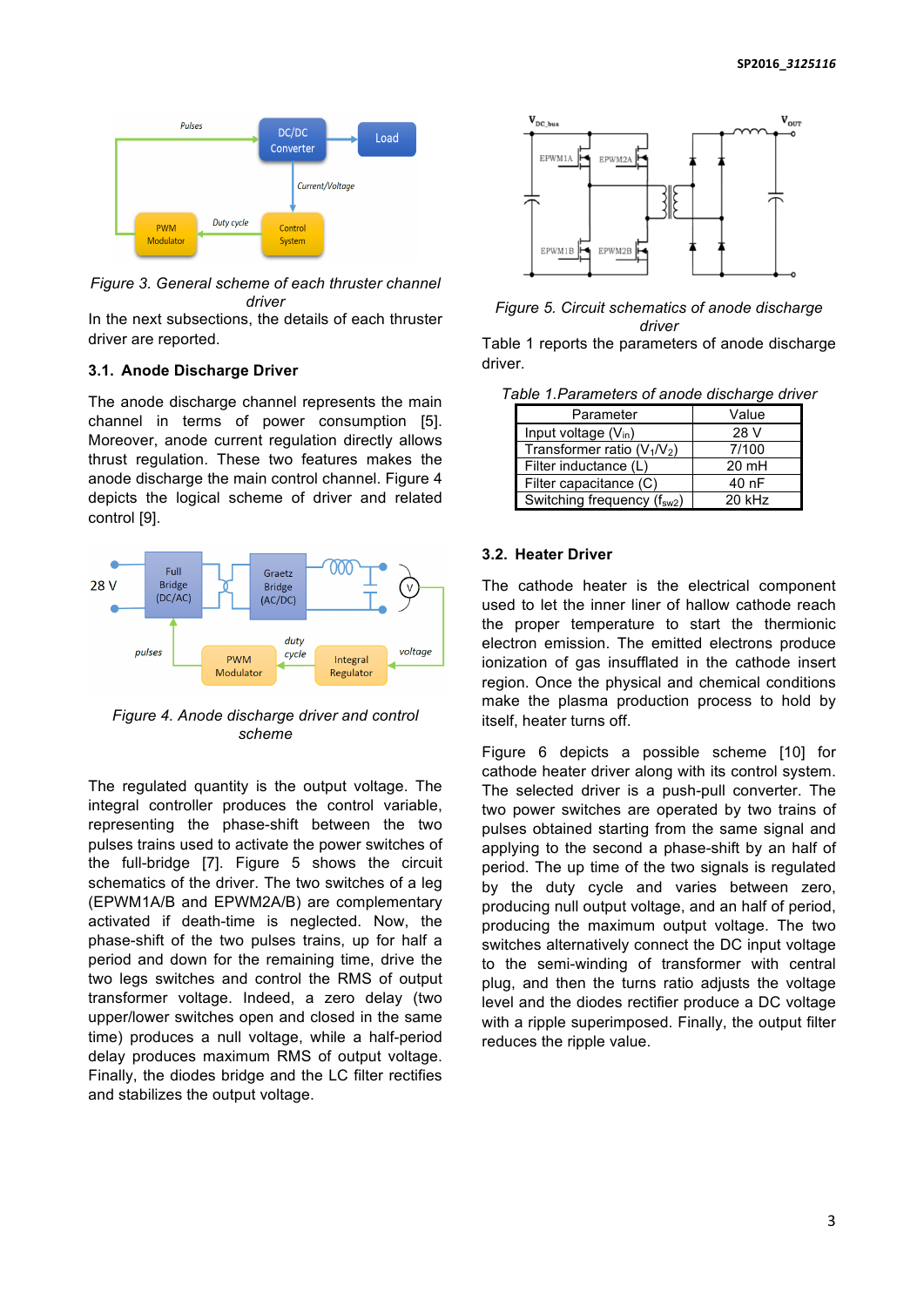

*Figure 6. Heater driver and control scheme* The heater driver transfers power to its load, for heating the inner cathode liner, by regulating the desired current, thus the control scheme feedbacks and regulate this quantity. Table 2 reports the circuital parameters of the driver here described.

|  | Table 2. Parameters of heater driver |  |  |
|--|--------------------------------------|--|--|
|--|--------------------------------------|--|--|

| Parameter                               | Value      |  |
|-----------------------------------------|------------|--|
| Input voltage (V <sub>in</sub> )        | 28 V       |  |
| Transformer ratio $(V_1/V_2)$           | 1/1        |  |
| Filter inductance (L)                   | $0.5$ mH   |  |
| Filter capacitance (C)                  | $12 \mu F$ |  |
| Switching frequency (f <sub>sw3</sub> ) | $20$ kHz   |  |

#### **3.3. Ignitor and Keeper Driver**

The ignitor and keeper driver has the twofold task to operate in two mutually active modes. First, the ignitor is in charge to activate the discharge in cathodic plasma by applying very high voltage pulses, and then keeper undertakes to hold electronic current active to feed anode and to neutralize plume electric charge.

Figure 7 shows the schematic of the drive [11]. mainly evidencing the voltage pulse generator of ignitor. The keeper portion of driver is the boxed Full-Bridge and Graetz's Bridge, whose behavior has already been described in subsection 3.1, while explaining anode discharge driver. Full-Bridge and Graetz's Bridge control and operation have already been discussed as well. The only difference here is that the quantity regulated is the output current instead of voltage.



*Figure 7. Ignitor and Keeper drivers and control scheme*

The voltage pulses generator [12], in fact, has a structure very similar to a boost converter, but its aim is to produce the proper pulse on the secondary winding of transformer, when the power switch opens. In this phase, the energy stored in the equivalent magnetizing inductance of transformer, when the switch was closed, rapidly passes to the capacitor. The already mentioned voltage pulse is amplified by means of turns ratio of transformer to the secondary winding and force the diode in parallel to the other converter to conduct, thus transferring part of the energy to the load. This way the keeper mode converter is short-circuited. In this phase, discharge is not active yet, thus the ignitor driver substantially works with an open circuit load.

On the other hand, when discharge is finally triggered, the ignitor switch operation is turned off and the keeper converter start to work for holding the cathodic current. It is worth to remark here that the keeper converter does not foresees an inductor in its output filter. Anyway, the ignitor transformer is successfully exploited for the keeper current smoothing. The circuit parameters are reported in the following Table 3 and Table 4.

*Table 3. Parameters of keeper driver*

| Parameter                               | Value            |
|-----------------------------------------|------------------|
| Input voltage $(V_{in})$                | 28 V             |
| Transformer ratio $(V_1/V_2)$           | 7/10             |
| Filter capacitance (C)                  | $0.1 \text{ mF}$ |
| Switching frequency (f <sub>sw3</sub> ) | $20$ kHz         |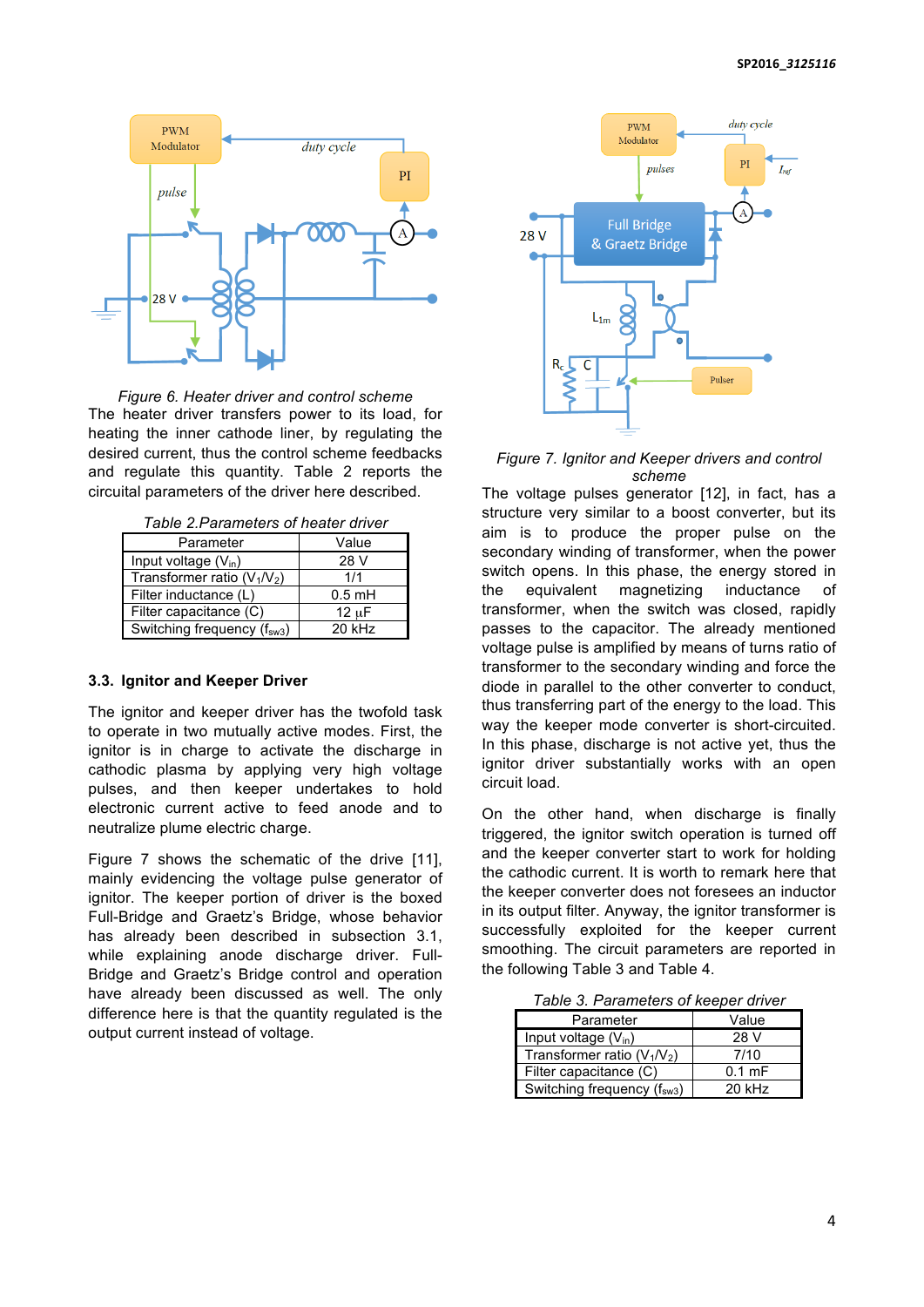*Table 4. Parameters of ignitor driver*

| Parameter                              | Value                 |
|----------------------------------------|-----------------------|
| Input voltage $(V_{in})$               | 28 V                  |
| Transformer ratio $(V_1/V_2)$          | 1/5                   |
| Magnetization inductance $(L_m)$       | $10 \text{ mH}$       |
| Storage Capacitance (C)                | 150 uF                |
| Discharge Resistance (R <sub>c</sub> ) | $0.5 \text{ k}\Omega$ |

Finally, the control system of the keeper part of the circuit is a classic PI controller [8], while pulses generator controller is here represented by a simple logical pulse generator to operate the switch. Parameters of ignitor pulser are summarized by Table 5.

*Table 5. Parameters of ignitor pulser*

| Parameter              | Value           |
|------------------------|-----------------|
| Pulse period $(T_{p})$ | $0.1$ s         |
| Pulse duration $(t_d)$ | $10 \text{ ms}$ |

The dynamics of discharge start are not represented in the presented model, as well as the automatic switch between the two operational modes of the driver. Only a time driven change of operative mode is represented so far.

#### **4. NUMERICAL SIMULATIONS**

This section reports the numerical simulations carried out to test the behavior of the PPU model. Two case studies are here reported to evaluate the PPU model performances. The data of each of them are reported in Table 6.

| Case study (1): top power    |        |                          |  |
|------------------------------|--------|--------------------------|--|
| Channel                      | Demand | <b>Power Consumption</b> |  |
| Anode discharge              | 300 V  | 255 W                    |  |
| Heater                       | 2 A    | 24 W                     |  |
| Keeper                       | 0.25A  | 10 W                     |  |
| Case study (2): middle power |        |                          |  |
| Channel                      | Demand | <b>Power Consumption</b> |  |
| Anode discharge              | 300 V  | 150 W                    |  |
| Heater                       | 2 A    | 24 W                     |  |
| Keeper                       | 0.25A  | 10 W                     |  |

*Table 6. Case studies parameters.*

The case studies concerns two conditions for the anode discharge channel, which locates, the first, in the top and the second in a middle level in terms of power consumption.

Both simulations foresee the same activation sequence [6] of the thruster driver to more realistically represent an actual starting sequence of an HET. Anyway, the timing simulated is very short, only 200 ms, for time simulations saving, thus delays between activation instants of each driver are very short. The order of firing considers first of all heater, for producing cathodic plasma, then ignitor starts pulsing, to activate discharge in the cathode, after the second pulse it is assumed the discharge as active and the keeper is started. After a few, to let keeper reach steady state, anode discharge driver is triggered. Details on the sequence are reported in Table 7.

*Table 7. PPU starting sequence*

| Driver                | Start time (s) |  |
|-----------------------|----------------|--|
| Heater driver         | 0.002          |  |
| lgnitor               | 0.032          |  |
| Keeper                | 0.145          |  |
| Anode discharge diver | 0.160          |  |

Following figures shows main electrical quantities waveform for the two simulated conditions. Figure 8 shows the heater current for both top and middle power simulated conditions. Both control goals of fast dynamics and steady state stability are achieved. Ripple value is bounded in a  $\pm 3\%$  range. which is a good results if compared to literature requirements [5], even though it refers to an higher power thruster. While investigating in details the waveform, it evidences that ripple is mainly caused by a sinusoidal component whose location in frequency is nearby 2 kHz. Although a more detailed spectral analysis should be carried out to confirm that fact, the observed component is not a characteristic one for the heater driver, and it is probably due to the interaction with the other converters [12].



*Figure 8. Heater current for case studies (1) and (2)*

Figure 9 reports ignitor output voltage. Only two pulses are simulated, but it is enough to assess the proper behavior of the driver if compared to [10].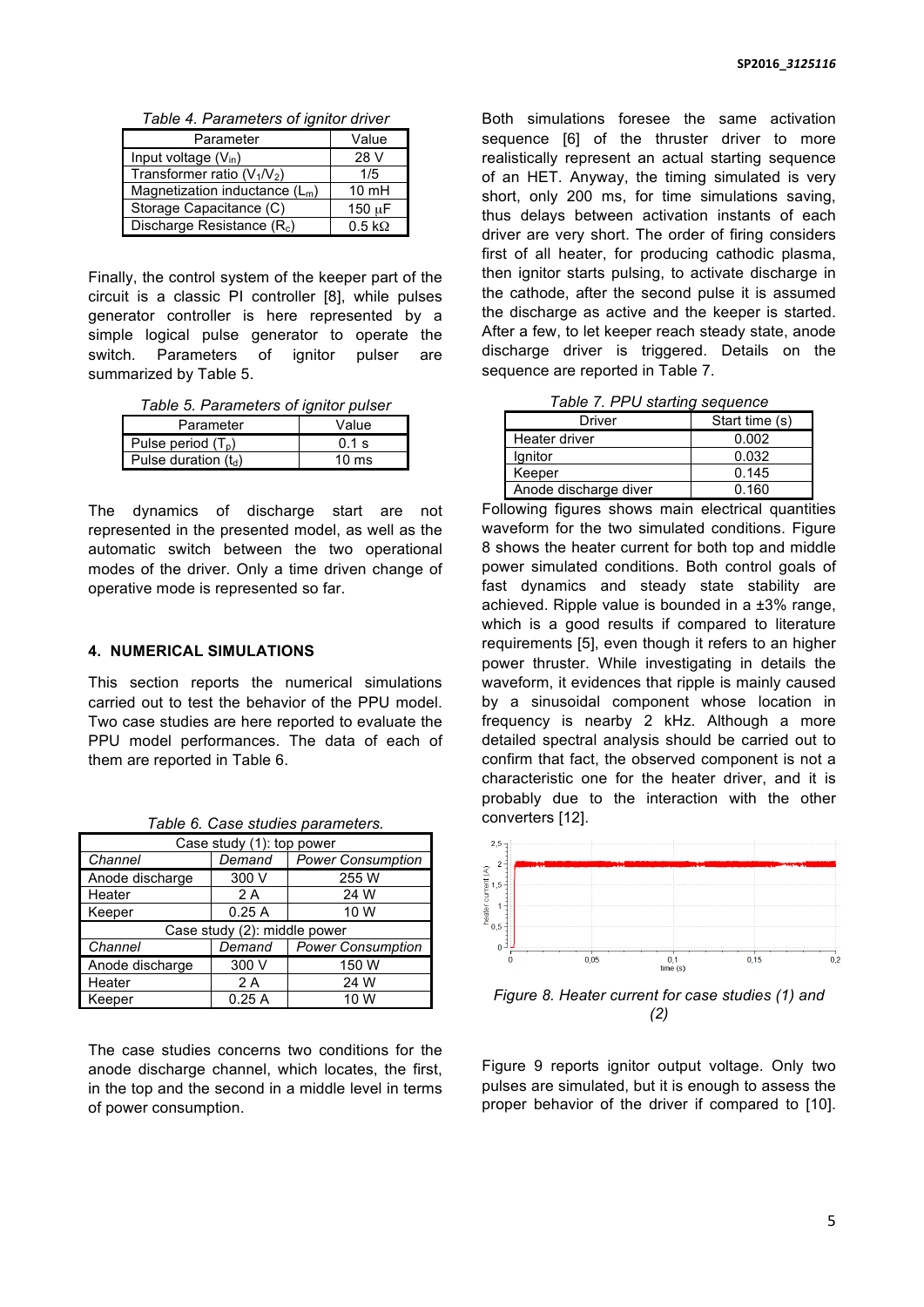Moreover, the voltage peaks are very close to the desired value of 1.2 kV.



*Figure 9. Ignitor voltage for case studies (1) and (2).*

The keeper current is reported in Figure 10 and it is exactly as expected. Control requirements, concerning dynamics and steady state, are fulfilled. It is evident how ripple level is almost negligible, so interactions with the other converters are properly filtered.



*Figure 10. Keeper current for case studies (1) and (2)*

The anode discharge voltage is shown in Figure 11 and it is compliant to what is expected. Ripple level is below ±1.5%, and that is particularly good if compared to typical requirement [5], but surely the simulated load is extremely friendly.



*Figure 11. Anode discharge voltage for case studies (1) and (2)*

Current from anode discharge channel is of course proportional to voltage, due to the adopted model of load. Anyway, both Figure 12 and Figure 13

highlight the proper value of power, modulated to the load.



*Figure 12. Anode discharge current for case study (1)*

In general, the model exhibits a proper behavior also while representing unwanted interactions between each converter. A detailed spectral analysis for several working conditions should be necessary to better assess this point, to forecast at least the main harmonics component to compare both in terms of spectral localization and amplitude the simulated results with the foreseen data from assessed literature [12].



*Figure 13. Anode discharge current for case study (2)*

## **5. CONCLUSIONS**

A PPU simplified model for an HET, implemented in EcosimPro modelling environment has been presented. The reference HET model is the thruster, under development in CIRA. The model shows proper behavior concerning the main electrical quantities. Moreover, the interactions between the power converters used to drive the three channels of the thruster are represented.

Even though the first version of a PPU shows good modelling performances, it still lacks mainly a proper model for the bus power supply. Further, several circuital elements, necessary to represent a more realistic behavior, such as snubbers, current limiters and so on should be taken into account. Finally, a detailed spectral analysis should be